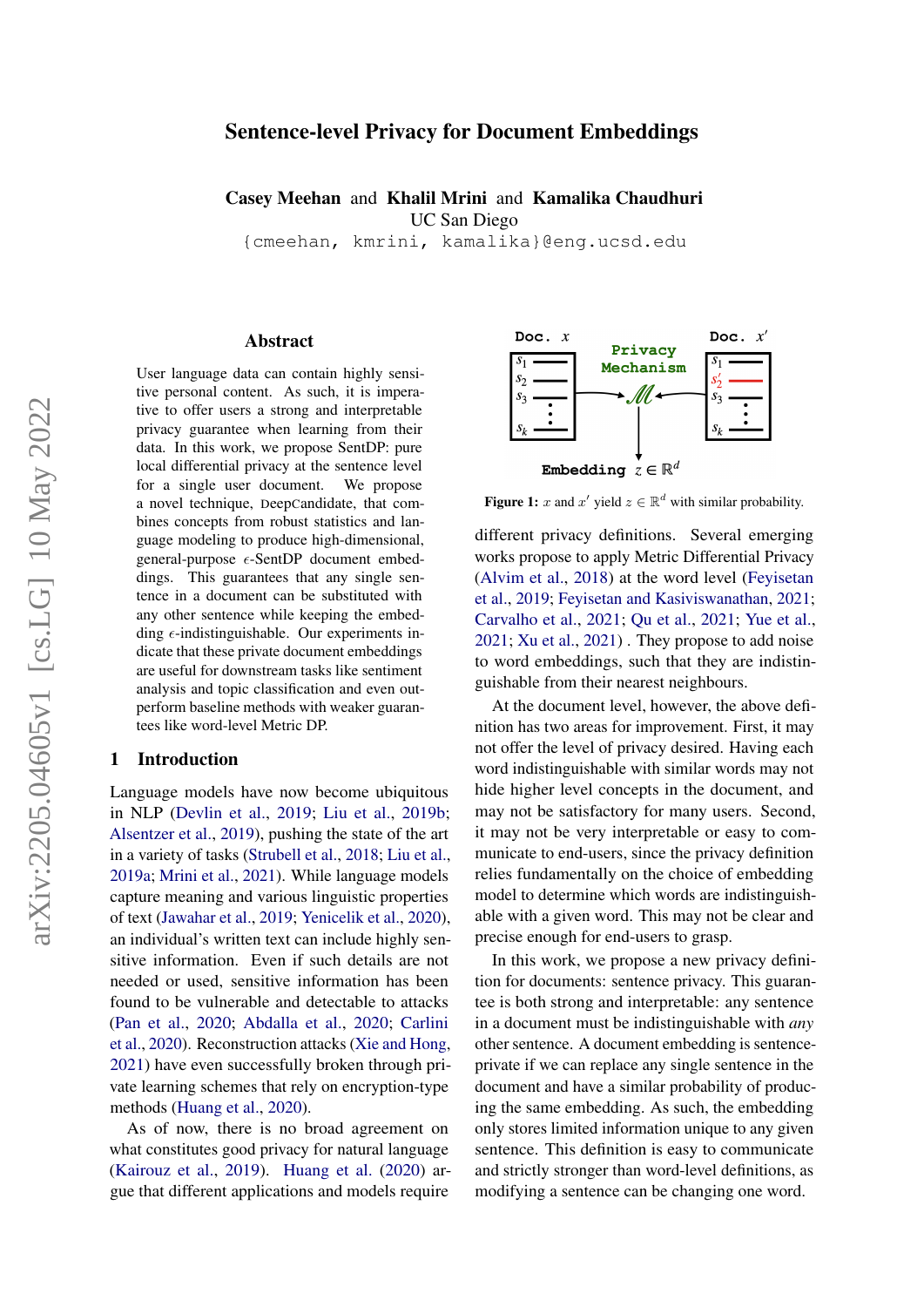

Figure 2: DeepCandidate generates a private embedding z of document x by selecting from a set F of public, non-private document embeddings. Sentences from x are encoded by  $G'$ . The privacy mechanism  $\mathcal{M}_{TD}$ , then privately samples from  $\overline{F}$ , with a preference for candidates with high Tukey Depth, 'deep candidates'.  $G'$  is trained beforehand to ensure that deep candidates are likely to exist and are relevant to  $x$ .

Although this definition is strong, we are able to produce unsupervised, general embeddings of documents that are useful for downstream tasks like sentiment analysis and topic classification. To achieve this we propose a novel privacy mechanism, DeepCandidate, which privately samples a high-dimensional embedding from a preselected set of candidate embeddings derived from public, non-private data. DeepCandidate works by first pretuning a sentence encoder on public data such that semantically different document embeddings are far apart from each other. Then, we approximate each candidate's Tukey Depth within the private documents' sentence embeddings. Deeper candidates are the most likely to be sampled to represent the private document. We evaluate DeepCandidate on three illustrative datasets, and show that these unsupervised private embeddings are useful for both sentiment analysis and topic classification as compared to baselines.

In summary, this work makes the following contributions to the language privacy literature:

- 1. A new, strong, and interpretable privacy definition that offers complete indistinguishability to each sentence in a document.
- 2. A novel, unsupervised embedding technique, DeepCandidate, to generate sentence-private document embeddings.
- 3. An empirical assessment of DeepCandidate, demonstrating its advantage over baselines, delivering strong privacy and utility.

# 2 Background and Related Work

Setting. We denote a 'document' as a sequence of sentences. Let  $s \in S$  be any finite-length sentence. Then, the space of all documents is  $\mathcal{X} = \mathcal{S}^*$  and document  $x \in \mathcal{X}$  is written as

 $x = (s_1, s_2, \ldots, s_k)$  for any non-negative integer  $k$  of sentences. In this work, we focus on cohesive documents of sentences written together like reviews or emails, but our methods and guarantees apply to any sequence of sentences, such as a collection of messages written by an individual over some period of time.

Our task is to produce an embedding  $z \in \mathbb{R}^d$  of any document  $x \in \mathcal{X}$  such that any single sentence  $s_i \in x$  is indistinguishable with every other sentence  $s_i' \in S \backslash s_i$ . That is, if one were to replace any single sentence in the document  $s_i \in x$  with *any other* sentence  $s_i' \in S \backslash s_i$ , the probability of producing a given embedding  $z$  is similar. To achieve this, we propose a randomized embedding function (the embedding *mechanism*)  $\mathcal{M}: \mathcal{X} \to \mathbb{R}^d$ , that generates a private embedding  $z = \mathcal{M}(x)$  that is useful for downstream tasks.

#### 2.1 Differential Privacy

The above privacy notion is inspired by Differential Privacy (DP) [\(Dwork,](#page-8-9) [2006\)](#page-8-9). It guarantees that whether an individual participates (dataset  $D$ ) or not (dataset  $D'$ ) — the probability of any output only chances by a constant factor.

Definition 2.1 (Differential Privacy). Given any pair of datasets  $D, D' \in \mathcal{D}$  that differ only in the information of a single individual, we say that the mechanism  $A : \mathcal{D} \to \mathcal{O}$ , satisfies  $\epsilon$ -DP if

$$
\Pr[\mathcal{A}(D) \in O] \le e^{\epsilon} \Pr[\mathcal{A}(D') \in O]
$$

for any event  $O \subset \mathcal{O}$ .

Note that we take probability over the randomness of the mechanism  $\mathcal A$  only, not the data distribution. DP has several nice properties that make it easy to work with including closure under postprocessing, an additive privacy budget (composition), and closure under group privacy guarantees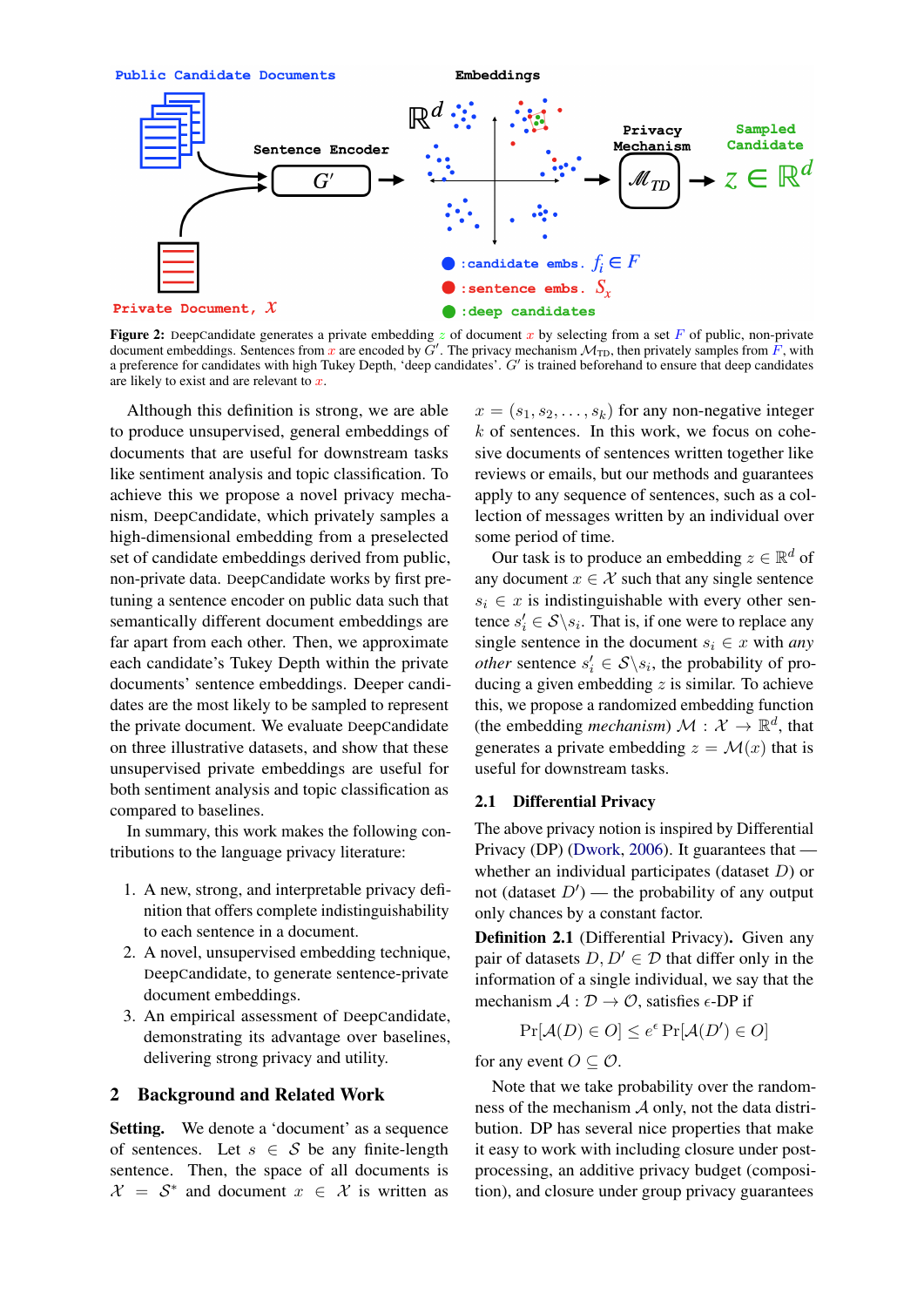(guarantees to a *subset* of multiple participants). See [Dwork et al.](#page-8-10) [2014](#page-8-10) for more details.

The *exponential mechanism* [\(McSherry and Tal](#page-9-10)[war,](#page-9-10) [2007\)](#page-9-10) allows us to make a DP selection from an arbitrary output space  $O$  based on private dataset D. A *utility function* over input/output pairs,  $u : \mathcal{D} \times \mathcal{O} \rightarrow \mathbb{R}$  determines which outputs are the best selection given dataset D. The log probability of choosing output  $o \in \mathcal{O}$  when the input is dataset  $D \in \mathcal{D}$  is then proportional to its utility  $u(D, o)$ . The *sensitivity* of  $u(\cdot, \cdot)$  is the worst-case change in utility over pairs of neighboring datasets  $(D, D')$  that change in one entry,  $\Delta u = \max_{D,D',o} |u(D,o) - u(D',o)|.$ 

<span id="page-2-0"></span>Definition 2.2. The *exponential mechanism*  $\mathcal{A}_{Exp} : \mathcal{D} \to \mathcal{O}$  is a randomized algorithm with output distribution

$$
Pr[\mathcal{A}_{Exp}(D) = o] \propto \exp\left(\frac{\epsilon u(D, o)}{2\Delta u}\right)
$$

.

## 2.2 Related Work

Natural Language Privacy. Previous work has demonstrated that NLP models and embeddings are vulnerable to reconstruction attacks [\(Carlini](#page-8-3) [et al.,](#page-8-3) [2020;](#page-8-3) [Abdalla et al.,](#page-8-2) [2020;](#page-8-2) [Pan et al.,](#page-9-5) [2020\)](#page-9-5). In response there have been various efforts to design privacy-preserving techniques and definitions across NLP tasks. A line of work focuses on how to make NLP model training satisfy DP [\(Kerrigan](#page-9-11) [et al.,](#page-9-11) [2020;](#page-9-11) [Bagdasaryan et al.,](#page-8-11) [2019\)](#page-8-11). This is distinct from our work in that it satisfies central DP – where data is first aggregated non-privately and then privacy preserving algorithms (i.e. training) are run on that data. We model this work of the *local* version of DP [\(Dwork et al.,](#page-8-12) [2006\)](#page-8-12), wherein each individual's data is made private before centralizing. Our definition guarantees privacy to a single document as opposed to a single individual.

A line of work more comparable to our approach makes documents locally private by generating a randomized version of a document that satisfies some formal privacy definition. As with the private embedding of our work, this generates locally private *representation* of a given document x. The overwhelming majority of these methods satisfy an instance of Metric-DP [\(Alvim et al.,](#page-8-5) [2018\)](#page-8-5) at the word level [\(Feyisetan et al.,](#page-8-6) [2019;](#page-8-6) [Feyisetan and](#page-8-7) [Kasiviswanathan,](#page-8-7) [2021;](#page-8-7) [Carvalho et al.,](#page-8-8) [2021;](#page-8-8) [Qu](#page-9-8) [et al.,](#page-9-8) [2021;](#page-9-8) [Yue et al.,](#page-10-1) [2021;](#page-10-1) [Xu et al.,](#page-9-9) [2021\)](#page-9-9). As discussed in the introduction, this guarantees that a document  $x$  is indistinguishable with any other document  $x'$  produced by swapping a single word

in  $x$  with a similar word. Two words are 'similar' if they are close in the word embeddings space (e.g. GloVe). This guarantee is strictly weaker than our proposed definition, SentDP, which offers indistinguishability to any two documents that differ in an entire sentence.

Privacy-preserving embeddings. There is a large body of work on non-NLP privacy-preserving embeddings, as these embeddings have been shown to be vulnerable to attacks [\(Song and Raghunathan,](#page-9-12) [2020\)](#page-9-12). [Li and Clifton](#page-9-13) [\(2021\)](#page-9-13) attempt to generate locally private embeddings by bounding the embedding space, and we compare with this method in our experiments. [Kamath et al.](#page-9-14) [\(2019\)](#page-9-14) propose a method for privately publishing the average of embeddings, but their algorithm is not suited to operate on the small number of samples (sentences) a given document offers. Finally, [Beimel et al.](#page-8-13) [\(2019\)](#page-8-13) propose a method for privately learning halfspaces in  $\mathbb{R}^d$ , which is relevant to private Tukey Medians, but their method would restrict input examples (sentence embeddings) to a finite discrete set in  $\mathbb{R}^d$ , a restriction we cannot tolerate.

## 3 Sentence-level Privacy

We now introduce our simple, strong privacy definition, along with concepts we use to satisfy it.

# 3.1 Definition

In this work, we adopt the *local* notion of DP [\(Dwork et al.,](#page-8-12) [2006\)](#page-8-12), wherein each individual's data is guaranteed privacy locally before being reported and centralized. Our mechanism M receives a single document from a single individual,  $x \in \mathcal{X}$ . We require that  $M$  provides indistinguishability between documents  $x, x'$  differing *in one sentence*.

Definition 3.1 (Sentence Privacy, SentDP). Given any pair of documents  $x, x' \in \mathcal{X}$  that differ only in one sentence, we say that a mechanism  $M : \mathcal{X} \to \mathcal{O}$  satisfies  $\epsilon$ -SentDP if

$$
\Pr[\mathcal{M}(x) \in O] \le e^{\epsilon} \Pr[\mathcal{M}(x') \in O]
$$

for any event  $O \subseteq O$ .

We focus on producing an embedding of the given document x, thus the output space is  $\mathcal{O} = \mathbb{R}^d$ . For instance, consider the neighboring documents  $x = (s_1, s_2, \ldots, s_k)$  and  $x' = (s_1, s'_2, \ldots, s_k)$  that differ in the second sentence, i.e.  $s_2, s'_2$  can be *any* pair of sentences in  $S^2$ . This is a strong notion of privacy in comparison to existing definitions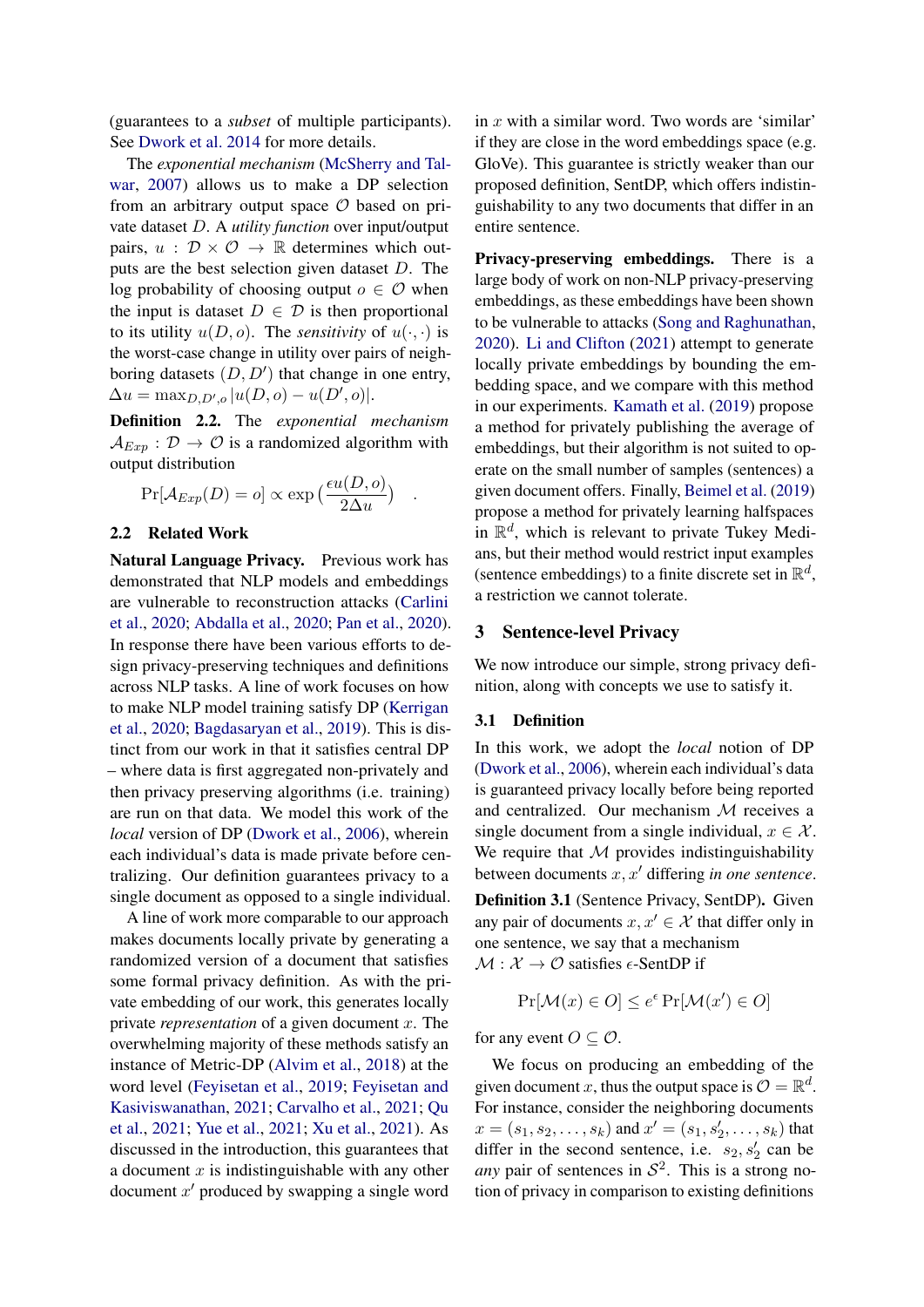across NLP tasks. However, we show that we can guarantee SentDP while still providing embeddings that are useful for downstream tasks like sentiment analysis and classification. In theory, a SentDP private embedding z should be able to encode any information from the document that is not unique to a small subset of sentences. For instance, z can reliably encode the sentiment of  $x$  as long as *multiple* sentences reflect the sentiment. By the group privacy property of DP, which SentDP maintains, two documents differing in a sentences are  $a\epsilon$  indistinguishable. So, if more sentences reflect the sentiment, the more  $M$  can encode this into z without compromising on privacy.

#### 3.2 Sentence Mean Embeddings

Our approach is to produce a private version of the average of general-purpose sentence embeddings. By the post-processing property of DP, this embedding can be used repeatedly in any fashion desired without degrading the privacy guarantee. Our method makes use of existing pre-trained sentence encoding models. We denote this general sentence encoder as  $G : \mathcal{S} \to \mathbb{R}^d$ . We show in our experiments that the mean of sentence embeddings,

$$
\overline{g}(x) = \frac{1}{k} \sum_{s_i \in x} G(s_i) , \qquad (1)
$$

maintains significant information unique to the document and is useful for downstream tasks like classification and sentiment analysis.

We call  $\overline{g}(x)$  the *document embedding* since it summarizes the information in document  $x$ . While there exist other definitions of document embeddings [\(Yang et al.,](#page-10-2) [2016;](#page-10-2) [Thongtan and Phien](#page-9-15)[thrakul,](#page-9-15) [2019;](#page-9-15) [Bianchi et al.,](#page-8-14) [2020\)](#page-8-14), we decide to use averaging as it is a simple and established embedding technique [\(Bojanowski et al.,](#page-8-15) [2017;](#page-8-15) [Gupta](#page-8-16) [et al.,](#page-8-16) [2019;](#page-8-16) [Li et al.,](#page-9-16) [2020\)](#page-9-16).

#### 3.3 Tukey Depth

Depth is a concept in robust statistics used to describe how central a point is to a distribution. We borrow the definition proposed by [Tukey](#page-9-17) [\(1975\)](#page-9-17):

**Definition 3.2.** Given a distribution P over  $\mathbb{R}^d$ , the Tukey Depth of a point  $y \in \mathbb{R}^d$  is

$$
TD_P(y) = \inf_{w \in \mathbb{R}^d} P\{y' : w \cdot (y' - y) \ge 0\} .
$$

In other words, take the hyperplane orthogonal to vector  $w$ ,  $h_w$ , that passes through point  $y$ . Let

 $P_1^w$  be the probability under P that a point lands on one side of  $h_w$  and let  $P_2^w$  be the probability that a point lands on the other side, so  $P_1^w + P_2^w = 1$ . *y* is considered deep if  $\min(P_1^w, P_2^w)$  is close to a half for *all* vectors w (and thus all h passing through y). The *Tukey Median* of distribution  $P$ ,  $T_{\text{MED}}(P)$ , is the set of all points with maximal Tukey Depth,

$$
\mathcal{T}_{\text{MED}}(P) = \underset{y \in \mathbb{R}^d}{\text{arg max }} \mathcal{T} \mathcal{D}_P(y) \quad . \tag{2}
$$

We only access the distribution  $P$  through a finite sample of i.i.d. points,  $Y = \{y_1, y_2, \dots, y_n\}$ . The Tukey Depth w.r.t.  $Y$  is given by

$$
TD_Y(y) = \inf_{w \in \mathbb{R}^d} |\{y' \in Y : w \cdot (y' - y) \ge 0\}|,
$$

and the median,  $T_{\text{MED}}(Y)$ , maximizes the depth and is at most half the size of our sample  $\frac{n}{2}$  $\frac{n}{2}$ .

Generally, finding a point in  $T_{\text{MED}}(Y)$  is hard; SOTA algorithms have an exponential dependency in dimension [\(Chan,](#page-8-17) [2004\)](#page-8-17), which is a non-starter when working with high-dimensional embeddings. However, there are efficient approximations which we will take advantage of.

## <span id="page-3-0"></span>4 DeepCandidate

While useful and general, the document embedding  $\overline{g}(x)$  does not satisfy SentDP. We now turn to describing our privacy-preserving technique, DeepCandidate, which generates general,  $\epsilon$ -SentDP document embeddings that preserve relevant information in  $\overline{q}(x)$ , and are useful for downstream tasks. To understand the nontrivial nature of this problem, we first analyze why the simplest, straightfoward approaches are insufficient.

Motivation. Preserving privacy for high dimensional objects is known to be challenging [\(Kamath](#page-9-14) [et al.,](#page-9-14) [2019;](#page-9-14) [Feyisetan and Kasiviswanathan,](#page-8-7) [2021;](#page-8-7) [Zhou et al.,](#page-10-3) [2009\)](#page-10-3) . For instance, adding Laplace noise directly to  $\overline{q}(x)$ , as done to satisfy some privacy definitions [\(Feyisetan et al.,](#page-8-6) [2019;](#page-8-6) [Alvim et al.,](#page-8-5) [2018\)](#page-8-5), does not guarantee SentDP for any  $\epsilon$ . Recall that the embedding space is all of  $\mathbb{R}^d$ . A change in one sentence can lead to an unbounded change in  $\overline{g}(x)$ , since we do not put any restrictions on the general encoder  $G$ . Thus, no matter how much noise we add to  $\overline{g}(x)$  we cannot satisfy SentDP.

A straightforward workaround might be to simply truncate embeddings such that they all lie in a limited set such as a sphere or hypercube as done in prior work [\(Li and Clifton,](#page-9-13) [2021;](#page-9-13) [Abadi](#page-8-18)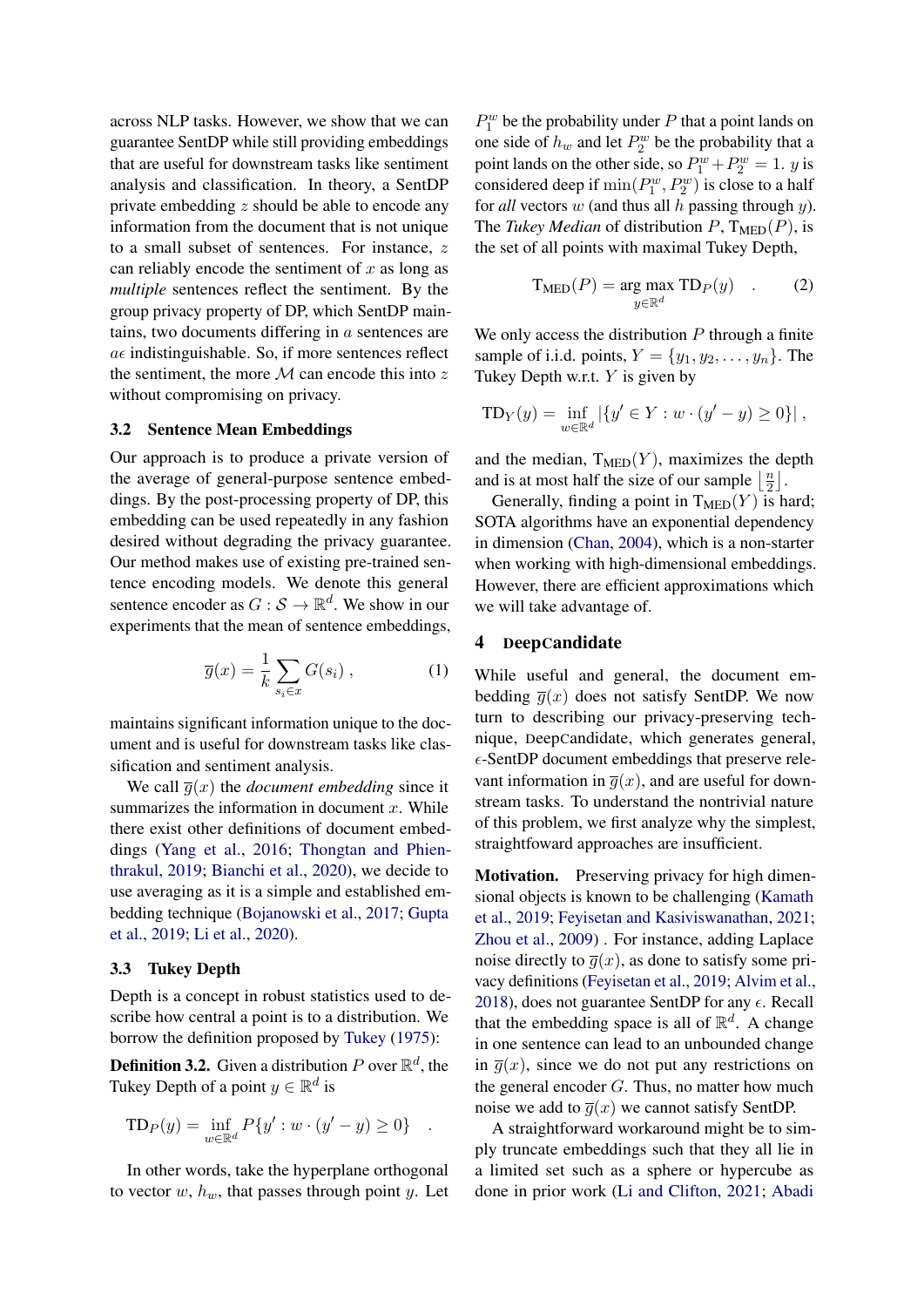[et al.,](#page-8-18) [2016\)](#page-8-18). In doing so, we bound how far apart embeddings can be for any two sentences,  $||G(s_i) - G(s'_i)||_1$ , thus allowing us to satisfy SentDP by adding finite variance noise. However, such schemes offer poor utility due to the high dimensional nature of useful document embeddings (we confirm this in our experiments). We must add noise with standard deviation proportional to the dimension of the embedding, thus requiring an untenable degree of noise for complex encoders like BERT which embed into  $\mathbb{R}^{768}$ .

Our method has three pillars: (1) sampling from a candidate set of public, non-private document embeddings to represent the private document, (2) using the Tukey median to approximate the document embedding, and (3) pre-training the sentence encoder, G, to produce relevant candidates with high Tukey depth for private document  $x$ .

## 4.1 Taking advantage of public data: sampling from candidates

Instead of having our mechanism select a private embedding z from the entire space of  $\mathbb{R}^d$ , we focus the mechanism to select from a set of  $m$  candidate embeddings,  $F$ , generated by  $m$  public, nonprivate documents. We assume the document  $x$  is drawn from some distribution  $\mu$  over documents  $\mathcal{X}$ . For example, if we know x is a restaurant review,  $\mu$ may be the distribution over all restaurant reviews.  $F$  is then a collection of document embeddings over m publicly accessible documents  $x_i \sim \mu$ ,

$$
F = \{f_i = \overline{g}(x_i) : x_1, \ldots, x_m \stackrel{\text{iid}}{\sim} \mu\},
$$

and denote the corresponding distribution over  $f_i$ as  $\overline{g}(\mu)$ . By selecting candidate documents that are similar in nature to the private document  $x$ , we inject an advantageous inductive bias into our mechanism, which is critical to satisfy strong privacy while preserving information relevant to  $x$ .

# <span id="page-4-2"></span>4.2 Approximating the document embedding: The Tukey Median

We now propose a novel mechanism  $\mathcal{M}_{\text{TD}}$ , which approximates  $\overline{g}(x)$  by sampling a candidate embedding from  $F$ .  $M_{\text{TD}}$  works by concentrating probability on candidates with high Tukey Depth w.r.t. the set of sentence embeddings  $S_x = \{G(s_i)$ :  $s_i \in \mathcal{X}$ . We model sentences  $s_i$  from document x as i.i.d. draws from distribution  $\nu_x$ . Then,  $S_x$  is k draws from  $g(\nu_x)$ , the distribution of sentences

from  $\nu_x$  passing through G. Deep points are a good approximation of the mean under light assumptions. If  $q(\nu_x)$  belongs to the set of halfspace-symmetric distributions (including all elliptic distributions e.g. Gaussians), we know that its mean lies in the Tukey Median [\(Zhu et al.,](#page-10-4) [2020\)](#page-10-4).

Formally,  $\mathcal{M}_{\text{TD}}$  is an instance of the exponential mechanism (Definition [2.2\)](#page-2-0), and is defined by its utility function. We set the utility of a candidate document embedding  $f_i \in F$  to be an approximation of its depth w.r.t. sentence embeddings  $S_x$ ,

<span id="page-4-1"></span>
$$
u(x, f_i) = \widehat{\text{TD}}_{S_x}(f_i) \quad . \tag{3}
$$

The approximation  $TD_{S_x}$ , which we detail in the Appendix, is necessary for computational efficiency. If the utility of  $f_i$  is high, we call it a 'deep candidate' for sentence embeddings  $S_x$ .

The more candidates sampled (higher  $m$ ), the higher the probability that at least one has high depth. Without privacy, we could report the deepest candidate,  $z = \arg \max_{f, \subset F} \text{TD}_{S_x}(f_i)$ . However,  $f_i \in F$ when preserving privacy with  $\mathcal{M}_{\text{TD}}$ , increasing m has diminishing returns. To see this, fix a set of sentence embeddings  $S_x$  for document x and the i.i.d. distribution over candidate embeddings  $f_i \sim \overline{g}(\mu)$ . This induces a multinomial distribution over depth,

$$
u_j(x) = Pr[u(x, f_i) = j],
$$
 
$$
\sum_{j=0}^{\lfloor \frac{k}{2} \rfloor} u_j(x) = 1,
$$

where randomness is taken over draws of  $f_i$ .

For candidate set  $F$  and sentence embeddings  $S_x$ , the probability of  $\mathcal{M}_{\text{TD}}$ 's selected candidate, z, having (approximated) depth  $j^*$  is given by

$$
\Pr[u(x,z) = j^*] = \frac{a_{j^*}(x)e^{\epsilon j^*/2}}{\sum_{j=0}^{\lfloor \frac{k}{2} \rfloor} a_j(x)e^{\epsilon j/2}} \tag{4}
$$

where  $a_i(x)$  is the fraction of candidates in F with depth  $j$  w.r.t. the sentence embeddings of document x,  $S_x$ . For m sufficiently large,  $a_i(x)$  concentrates around  $u_i(x)$ , so further increasing m does not increase the probability of  $M_{\text{TD}}$  *sampling* a deep candidate.

<span id="page-4-0"></span>Table 1: Conditions for deep candidates

| $\epsilon$ | h  |   |
|------------|----|---|
| 3          | 55 | 5 |
| 6          | 25 | 3 |
| 10         | 5  | 2 |
| 23         |    |   |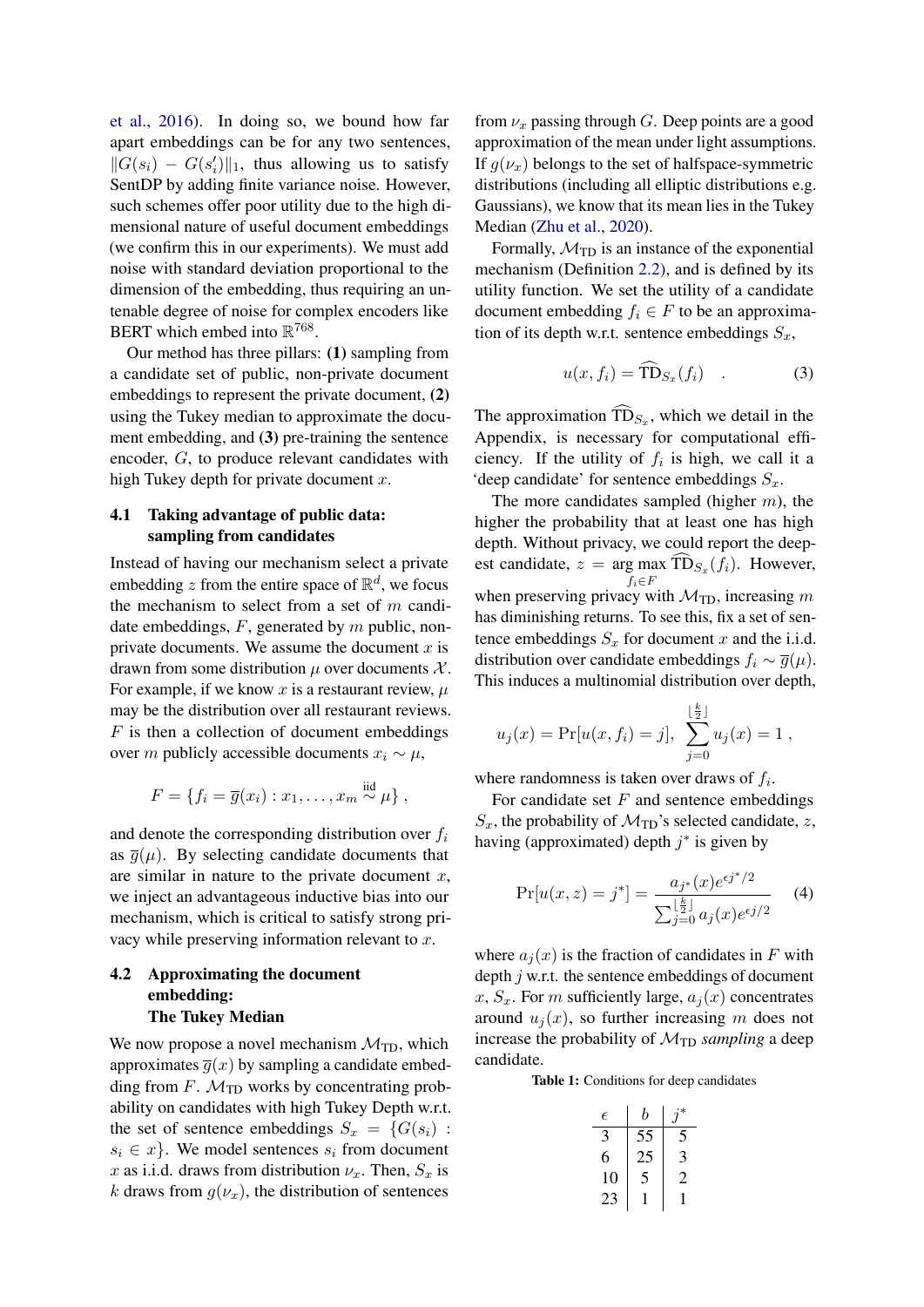<span id="page-5-0"></span>

Figure 3:  $G'$  is trained to encourage similar documents to embed close together and different documents to embed far apart. We first compute embeddings of all (public, non-private) training set documents T with pretrained encoder  $G, T_G =$  ${t_i = \overline{g}(x_i) : x_i \in T}$  (blue dots). We run k-means to define  $n_c$  clusters, and label each training document embedding  $t_i \in$  $T_G$  with its cluster c. We then train H to recode sentences to  $S'_x$  such that their mean  $\overline{g}'(x)$  can be used by a linear model L to predict cluster c. Our training objective is the cross-entropy loss of the linear model  $L$  in predicting  $c$ .

For numerical intuition, suppose  $m = 5000$  (as in our experiments),  $\geq b$  candidates have depth  $\geq j^*$ , and all other candidates have depth 0,  $\mathcal{M}_{\text{TD}}$ will sample one of these deep candidates w.p.  $>$ 0.95 under the settings in Table [1.](#page-4-0)

For low  $\epsilon$  < 10 (high privacy), about 1% of candidates need to have high depth  $(≥ 3)$  in order to be reliably sampled. Note that this is only possible for documents with  $\geq 6$  sentences. For higher  $\epsilon \geq 10$ ,  $M_{\text{TD}}$  will reliably sample low depth candidates even if there are only a few.

From these remarks we draw two insights on how DeepCandidate can achieve high utility.

(1) *More sentences* A higher k enables greater depth, and thus a higher probability of sampling deep candidates with privacy. We explore this effect in our experiments.

(2) *Tuned encoder* By tuning the sentence encoder G for a given domain, we can modify the distribution over document embeddings  $\overline{g}(\mu)$  and sentence embeddings  $g(\nu_x)$  to encourage deep candidates (high probability  $u_j$  for deep j) that are relevant to document x.

# 4.3 Taking advantage of structure: cluster-preserving embeddings

So far, we have identified that deep candidates from F can approximate  $\overline{g}(x)$ . To produce a good approximation, we need to ensure that 1) there reliably exist deep candidates for any given set of sentence embeddings  $S_x$ , and 2) that these deep candidates are good representatives of document

 $x$ . The general sentence encoder  $G$  used may not satisfy this 'out of the box'. If the distribution on document embeddings  $\overline{q}(\mu)$  is very scattered around the instance space  $\mathbb{R}^{768}$ , it can be exceedingly unlikely to have a deep candidate  $f_i$  among sentence embeddings  $S_x$ . On the other hand, if distribution  $\overline{g}(\mu)$  is tightly concentrated in one region (e.g. 'before training' in Figure [3\)](#page-5-0), then we may reliably have many deep candidates, but several will be poor representatives of the document embedding  $\overline{q}(x)$ .

To prevent this, we propose an unsupervised, efficient, and intuitive modification to the (pretrained) sentence encoder  $G$ . We freeze the weights of  $G$ and add additional perceptron layers mapping into the same embeddings space  $H : \mathbb{R}^d \to \mathbb{R}^d$ , producing the extended encoder  $G' = H \circ G$ . Broadly, we train  $H$  to place similar document embeddings close together, and different embeddings far part. To do so, we leverage the assumption that a given domain's distribution over document embeddings  $\overline{g}(\mu)$  can be parameterized by  $n_c$  clusters, visualized as the black circles in Figure [3.](#page-5-0) H's aim is to recode sentence embeddings such that document embedding clusters are preserved, but spaced apart from each other. By preserving clusters, we are more likely to have deep candidates (increased probability  $u_j$  for high depth j). By spacing clusters apart, these deep candidates are more likely to come from the same or a nearby cluster as document  $x$ , and thus be good representatives. Note that  $H$  is domain-specific: we train separate  $H$ encoders for each dataset.

#### 4.4 Sampling Algorithm

The final component of DeepCandidate is computing the approximate depth of a candidate for use as utility in the exponential mechanism as in Eq. [\(3\)](#page-4-1). We use a version of the approximation algorithm proposed in [Gilad-Bachrach and Burges](#page-8-19) [2012.](#page-8-19) Intuitively, our algorithm computes the onedimensional depth of each  $f_i$  among x's sentence embeddings  $S_x$  on each of p random projections. The approximate depth of  $f_i$  is then its lowest depth across the p projections. We are guaranteed that  $TD_{S_x}(f_i) \geq TD_{S_x}(f_i)$ . Due to space constraints, we leave the detailed description of the algorithm for the Appendix.

# <span id="page-5-1"></span>Theorem 4.1. M*TD satisfies -Sentence Privacy*

Proof follows from the fact that  $\text{TD}_{S_x}(f_i)$  has bounded sensitivity (changing one sentence can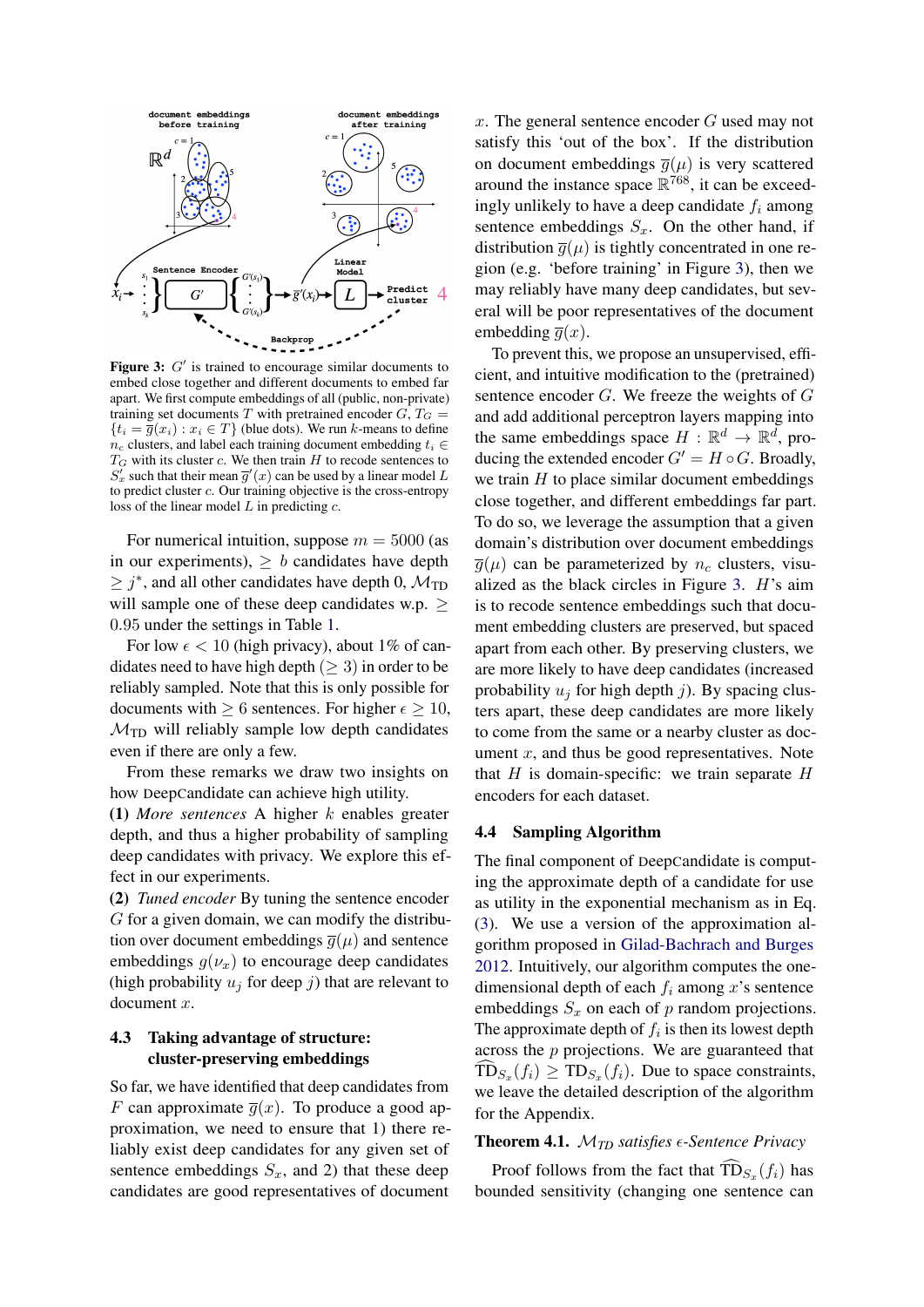<span id="page-6-0"></span>

Figure 4: Comparison of our mechanism with two baselines: truncation [\(Li and Clifton,](#page-9-13) [2021\)](#page-9-13) and word-level Metric DP [\(Feyisetan et al.,](#page-8-6) [2019\)](#page-8-6) for both sentiment analysis (*IMDB*) and topic classification (*GoodReads*, *20News*) on private, unsupervised embeddings. All plots show test-set macro  $F_1$  scores. The top row shows performance vs. privacy parameter  $\epsilon$  (lower is better privacy). The bottom row shows performance vs. number of sentences k with  $\epsilon = 10$ . DeepCandidate outperforms both baselines across datasets and tasks. Note that at a given  $\epsilon$ , word-level Metric-DP is a significantly weaker privacy guarantee.

only change depth of  $f_i$  by one). We expand on this, too, in the Appendix.

# <span id="page-6-1"></span>5 Experiments

## 5.1 Datasets

We produce private, general embeddings of documents from three English-language datasets:

*Good Reads* [\(Wan and McAuley,](#page-9-18) [2018\)](#page-9-18) 60k book reviews from four categories: fantasy, history, romance, and childrens literature. Train-48k | Val-8k | Test-4k

*20 News Groups* [\(Lang,](#page-9-19) [1995\)](#page-9-19) 11239 correspondences from 20 different affinity groups. Due to similarity between several groups (e.g. comp.os.ms-windows.misc and comp.sys.ibm.pc.hardware), the dataset is partitioned into nine categories. Train-6743k | Val-2247k | Test-2249k

*IMDB* [\(Maas et al.,](#page-9-20) [2011\)](#page-9-20) 29k movie reviews from the IMDB database, each labeled as a positive or negative review. Train-23k | Val-2k | Test-4k

To evaluate utility of these unsupervised, private embeddings, we check if they are predictive of document properties. For the *Good Reads* and *20 News Groups* datasets, we evaluate how useful the embeddings are for topic classification. For *IMDB* we evaluate how useful the embeddings are for sentiment analysis (positive or negative review). Our metric for performance is test-set macro  $F_1$ score.

### 5.2 Training Details & Setup

For the general encoder,  $G : \mathcal{S} \to \mathbb{R}^{768}$ , we use SBERT [\(Reimers and Gurevych,](#page-9-21) [2019\)](#page-9-21), a version of BERT fine-tuned for sentence encoding. Sentence embeddings are generated by mean-pooling output tokens. In all tasks, we freeze the weights of SBERT. The cluster-preserving recoder,  $H$ , as well as every classifier is implemented as an instance of a 4-layer MLP taking 768-dimension inputs and only differing on output dimension. We denote an instance of this MLP with output dimension  $\rho$  as  $MLP<sup>o</sup>$ . We run 5 trials of each experiment with randomness taken over the privacy mechanisms, and plot the mean along with  $a \pm 1$  standard deviation envelope.

**DeepCandidate:** The candidate set  $F$  consists of 5k document embeddings from the training set, each containing at least 8 sentences. To train  $G'$ , we find  $n_c = 50$  clusters with k-means. We train a classifier  $C_{\text{dc}} = \text{MLP}^r$  on document embeddings  $g'(x)$  to predict class, where r is the number of classes (topics or sentiments).

## 5.3 Baselines

We compare the performance of DeepCandidate with 4 baselines: Non-private, Truncation, Word-level Metric-DP, and Random Guesser.

Non-private: This demonstrates the usefulness of non-private sentence-mean document embeddings  $\overline{q}(x)$ . We generate  $\overline{q}(x)$  for every document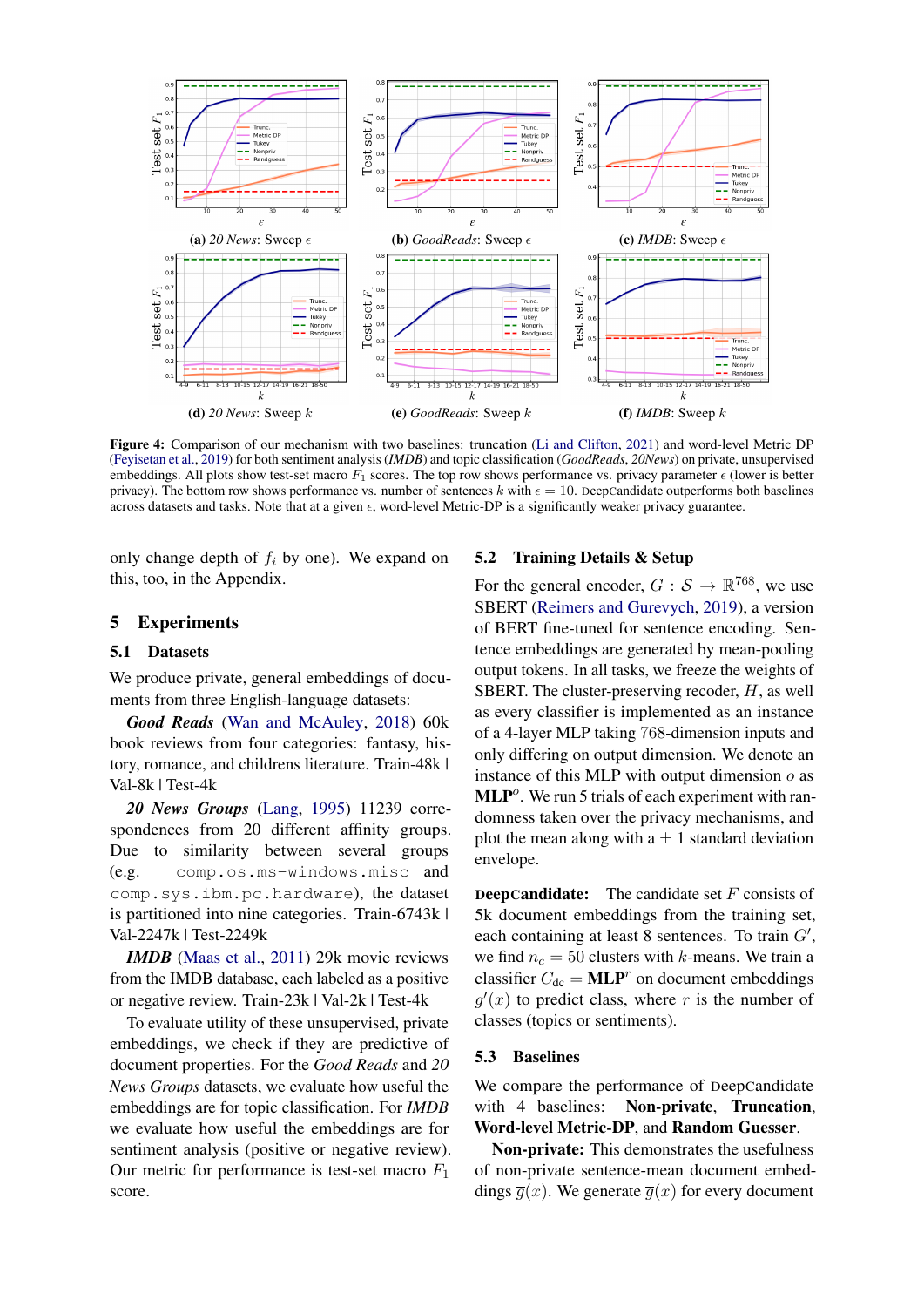using SBERT, and then train a classifier  $C_{\text{nonpriv}} =$ **MLP**<sup>r</sup> to predict x's label from  $\overline{g}(x)$ .

Truncation: We adopt the method from [Li and](#page-9-13) [Clifton](#page-9-13) [2021](#page-9-13) to truncate (clip) sentence embeddings within a box in  $\mathbb{R}^{768}$ , thereby bounding sensitivity as described at the beginning of Section [4.](#page-3-0) Laplace noise is then added to each dimension. Documents with more sentences have proportionally less noise added due to the averaging operation reducing sensitivity.

Word Metric-DP (MDP): The method from [Feyisetan et al.](#page-8-6) [2019](#page-8-6) satisfies  $\epsilon$ -word-level metric DP by randomizing words. We implement MDP to produce a randomized document x', compute  $\overline{g}(x')$ with SBERT, and predict class using  $C_{\text{nonpriv}}$ .

Random Guess: To set a bottom-line, we show the theoretical performance of a random guesser only knowing the distribution of labels.

## 5.4 Results & Discussion

# How does performance change with privacy parameter  $\epsilon$ ?

This is addressed in Figures [4a](#page-6-0) to [4c.](#page-6-0) Here, we observe how the test set macro  $F_1$  score changes with privacy parameter  $\epsilon$  (a lower  $\epsilon$  offers stronger privacy). Generally speaking, for local differential privacy,  $\epsilon$  < 10 is taken to be a strong privacy regime,  $10 \leq \epsilon < 20$  is moderate privacy, and  $\epsilon \geq 25$  is weak privacy. The **truncation** baseline mechanism does increase accuracy with increasing  $\epsilon$ , but never performs much better than the random guesser. This is to be expected with high dimension embeddings, since the standard deviation of noise added increases linearly with dimension.

The word-level MDP mechanism performs significantly better than truncation, achieving relatively good performance for  $\epsilon \geq 30$ . There are two significant caveats, however. First, is the privacy definition: as discussed in the Introduction, for the same  $\epsilon$ , word-level MDP is strictly weaker than SentDP. The second caveat is the level of  $\epsilon$ at which privacy is achieved. Despite a weaker privacy definition, the MDP mechanism does not achieve competitive performance until the weakprivacy regime of  $\epsilon$ . We suspect this is due to two reasons. First, is the fact that the MDP mechanism does not take advantage of contextual information in each sentence as our technique does; randomizing each word independently does not use higher level linguistic information. Second, is the fact that the MDP mechanism does not use domainspecific knowledge as our mechanism does with use of relevant candidates and domain specific sentence encodings.

In comparison, DeepCandidate offers strong utility across tasks and datasets for relatively low values of  $\epsilon$ , even into the strong privacy regime. Beyond  $\epsilon = 25$ , the performance of DeepCandidate tends to max out, approximately 10-15% below the non-private approach. This is due to the fact that DeepCandidate offers a noisy version of an *approximation* of the document embedding  $\overline{g}(x)$ – it cannot perform any better than deterministically selecting the deepest candidate, and even this candidate may be a poor representative of  $x$ . We consider this room for improvement, since there are potentially many other ways to tune  $G'$  and select the candidate pool  $F$  such that deep candidates are nearly always good representatives of a given document x.

# How does performance change with the number of sentences k?

This is addressed in Figures [4d](#page-6-0) to [4f.](#page-6-0) We limit the test set to those documents with  $k$  in the listed range on the x-axis. We set  $\epsilon = 10$ , the limit of the strong privacy regime. Neither baseline offers performance above that of the random guesser at this value of  $\epsilon$ . DeepCandidate produces precisely the performance we expect to see: documents with more sentences result in sampling higher quality candidates, confirming the insights of Section [4.2.](#page-4-2) Across datasets and tasks, documents with more than 10-15 sentences tend to have high quality embeddings.

# 6 Conclusions and Future Work

We introduce a strong and interpretable local privacy guarantee for documents, SentDP, along with DeepCandidate, a technique that combines principles from NLP and robust statistics to generate general  $\epsilon$ -SentDP embeddings. Our experiments confirm that such methods can outperform existing approaches even with with more relaxed privacy guarantees. Previous methods have argued that it is "virtually impossible" to satisfy pure local DP [\(Feyisetan et al.,](#page-8-6) [2019;](#page-8-6) [Feyisetan and Ka](#page-8-7)[siviswanathan,](#page-8-7) [2021\)](#page-8-7) at the word level while capturing linguistic semantics. Our work appears to refute this notion at least at the document level.

To follow up, we plan to explore other approaches (apart from  $k$ -means) of capturing the structure of the embedding distribution  $\overline{q}(\mu)$  to encourage better candidate selection. We also plan to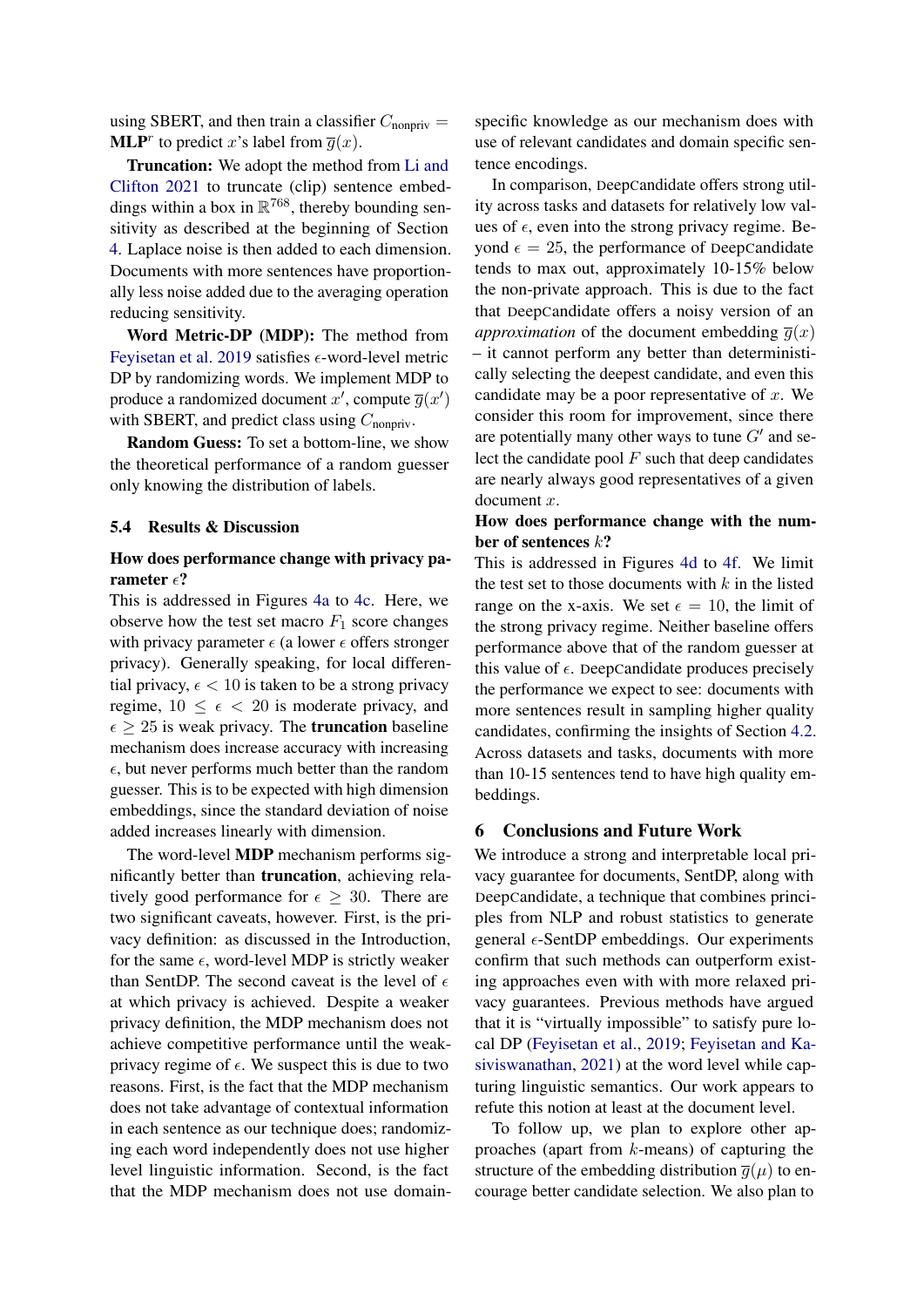experiment with decoding private embeddings back to documents by using novel candidates produced by a generative model trained on F.

## Acknowledgements

KC and CM would like to thank ONR under N00014-20-1-2334. KM gratefully acknowledges funding from an Amazon Research Award and Adobe Unrestricted Research Gifts. We would would also like to thank our reviewers for their insightful feedback.

# References

- <span id="page-8-18"></span>Martín Abadi, Andy Chu, Ian Goodfellow, H. Brendan McMahan, Ilya Mironov, Kunal Talwar, and Li Zhang. 2016. [Deep Learning with Differential](https://doi.org/10.1145/2976749.2978318) [Privacy.](https://doi.org/10.1145/2976749.2978318) *Proceedings of the 2016 ACM SIGSAC Conference on Computer and Communications Security*, pages 308–318. ArXiv: 1607.00133.
- <span id="page-8-2"></span>Mohamed Abdalla, Moustafa Abdalla, Graeme Hirst, and Frank Rudzicz. 2020. [Exploring the Privacy-](https://doi.org/10.2196/18055)[Preserving Properties of Word Embeddings: Algo](https://doi.org/10.2196/18055)[rithmic Validation Study.](https://doi.org/10.2196/18055) *Journal of Medical Internet Research*, 22(7):e18055.
- <span id="page-8-1"></span>Emily Alsentzer, John Murphy, William Boag, Wei-Hung Weng, Di Jindi, Tristan Naumann, and Matthew McDermott. 2019. Publicly available clinical bert embeddings. In *Proceedings of the 2nd Clinical Natural Language Processing Workshop*, pages 72–78.
- <span id="page-8-5"></span>Mário Alvim, Konstantinos Chatzikokolakis, Catuscia Palamidessi, and Anna Pazii. 2018. [Invited Pa](https://doi.org/10.1109/CSF.2018.00026)[per: Local Differential Privacy on Metric Spaces:](https://doi.org/10.1109/CSF.2018.00026) [Optimizing the Trade-Off with Utility.](https://doi.org/10.1109/CSF.2018.00026) In *2018 IEEE 31st Computer Security Foundations Symposium (CSF)*, pages 262–267. ISSN: 2374-8303.
- <span id="page-8-11"></span>Eugene Bagdasaryan, Omid Poursaeed, and Vitaly Shmatikov. 2019. Differential privacy has disparate impact on model accuracy. *Advances in Neural Information Processing Systems*, 32:15479–15488.
- <span id="page-8-13"></span>Amos Beimel, Shay Moran, Kobbi Nissim, and Uri Stemmer. 2019. [Private Center Points and Learning](http://arxiv.org/abs/1902.10731) [of Halfspaces.](http://arxiv.org/abs/1902.10731) *arXiv:1902.10731 [cs, stat]*. ArXiv: 1902.10731.
- <span id="page-8-14"></span>Federico Bianchi, Silvia Terragni, and Dirk Hovy. 2020. Pre-training is a hot topic: Contextualized document embeddings improve topic coherence. *arXiv preprint arXiv:2004.03974*.
- <span id="page-8-15"></span>Piotr Bojanowski, Edouard Grave, Armand Joulin, and Tomas Mikolov. 2017. Enriching word vectors with subword information. *Transactions of the Association for Computational Linguistics*, 5:135–146.
- <span id="page-8-3"></span>Nicholas Carlini, Florian Tramer, Eric Wallace, Matthew Jagielski, Ariel Herbert-Voss, Katherine Lee, Adam Roberts, Tom Brown, Dawn Song, Ulfar Erlingsson, Alina Oprea, and Colin Raffel. 2020. [Extracting Training Data from Large Lan](http://arxiv.org/abs/2012.07805)[guage Models.](http://arxiv.org/abs/2012.07805) *arXiv:2012.07805 [cs]*. ArXiv: 2012.07805.
- <span id="page-8-8"></span>Ricardo Silva Carvalho, Theodore Vasiloudis, and Oluwaseyi Feyisetan. 2021. Tem: High utility metric differential privacy on text. *arXiv preprint arXiv:2107.07928*.
- <span id="page-8-17"></span>Timothy M Chan. 2004. An optimal randomized algorithm for maximum tukey depth. In *SODA*, volume 4, pages 430–436.
- <span id="page-8-0"></span>Jacob Devlin, Ming-Wei Chang, Kenton Lee, and Kristina Toutanova. 2019. Bert: Pre-training of deep bidirectional transformers for language understanding. In *Proceedings of the 2019 Conference of the North American Chapter of the Association for Computational Linguistics: Human Language Technologies, Volume 1 (Long and Short Papers)*, pages 4171–4186.
- <span id="page-8-9"></span>Cynthia Dwork. 2006. *[Differential Privacy](https://www.microsoft.com/en-us/research/publication/differential-privacy/)*, volume 4052.
- <span id="page-8-12"></span>Cynthia Dwork, Krishnaram Kenthapadi, Frank McSherry, Ilya Mironov, and Moni Naor. 2006. [Our Data,](https://doi.org/10.1007/11761679_29) [Ourselves: Privacy Via Distributed Noise Genera](https://doi.org/10.1007/11761679_29)[tion.](https://doi.org/10.1007/11761679_29) In Serge Vaudenay, editor, *Advances in Cryptology - EUROCRYPT 2006*, volume 4004, pages 486–503. Springer Berlin Heidelberg, Berlin, Heidelberg. Series Title: Lecture Notes in Computer Science.
- <span id="page-8-10"></span>Cynthia Dwork, Aaron Roth, et al. 2014. The algorithmic foundations of differential privacy. *Found. Trends Theor. Comput. Sci.*, 9(3-4):211–407.
- <span id="page-8-6"></span>Oluwaseyi Feyisetan, Borja Balle, Thomas Drake, and Tom Diethe. 2019. [Privacy- and Utility-Preserving](https://arxiv.org/abs/1910.08902v1) [Textual Analysis via Calibrated Multivariate Pertur](https://arxiv.org/abs/1910.08902v1)[bations.](https://arxiv.org/abs/1910.08902v1)
- <span id="page-8-7"></span>Oluwaseyi Feyisetan and Shiva Kasiviswanathan. 2021. Private release of text embedding vectors. In *Proceedings of the First Workshop on Trustworthy Natural Language Processing*, pages 15–27.
- <span id="page-8-19"></span>Ran Gilad-Bachrach and Chris J. C. Burges. 2012. [The](https://www.microsoft.com/en-us/research/publication/the-median-hypothesis/) [Median Hypothesis.](https://www.microsoft.com/en-us/research/publication/the-median-hypothesis/)
- <span id="page-8-16"></span>Prakhar Gupta, Matteo Pagliardini, and Martin Jaggi. 2019. Better word embeddings by disentangling contextual n-gram information. In *Proceedings of the 2019 Conference of the North American Chapter of the Association for Computational Linguistics: Human Language Technologies, Volume 1 (Long and Short Papers)*, pages 933–939.
- <span id="page-8-4"></span>Yangsibo Huang, Zhao Song, Danqi Chen, Kai Li, and Sanjeev Arora. 2020. [TextHide: Tackling data pri](https://doi.org/10.18653/v1/2020.findings-emnlp.123)[vacy in language understanding tasks.](https://doi.org/10.18653/v1/2020.findings-emnlp.123) In *Findings*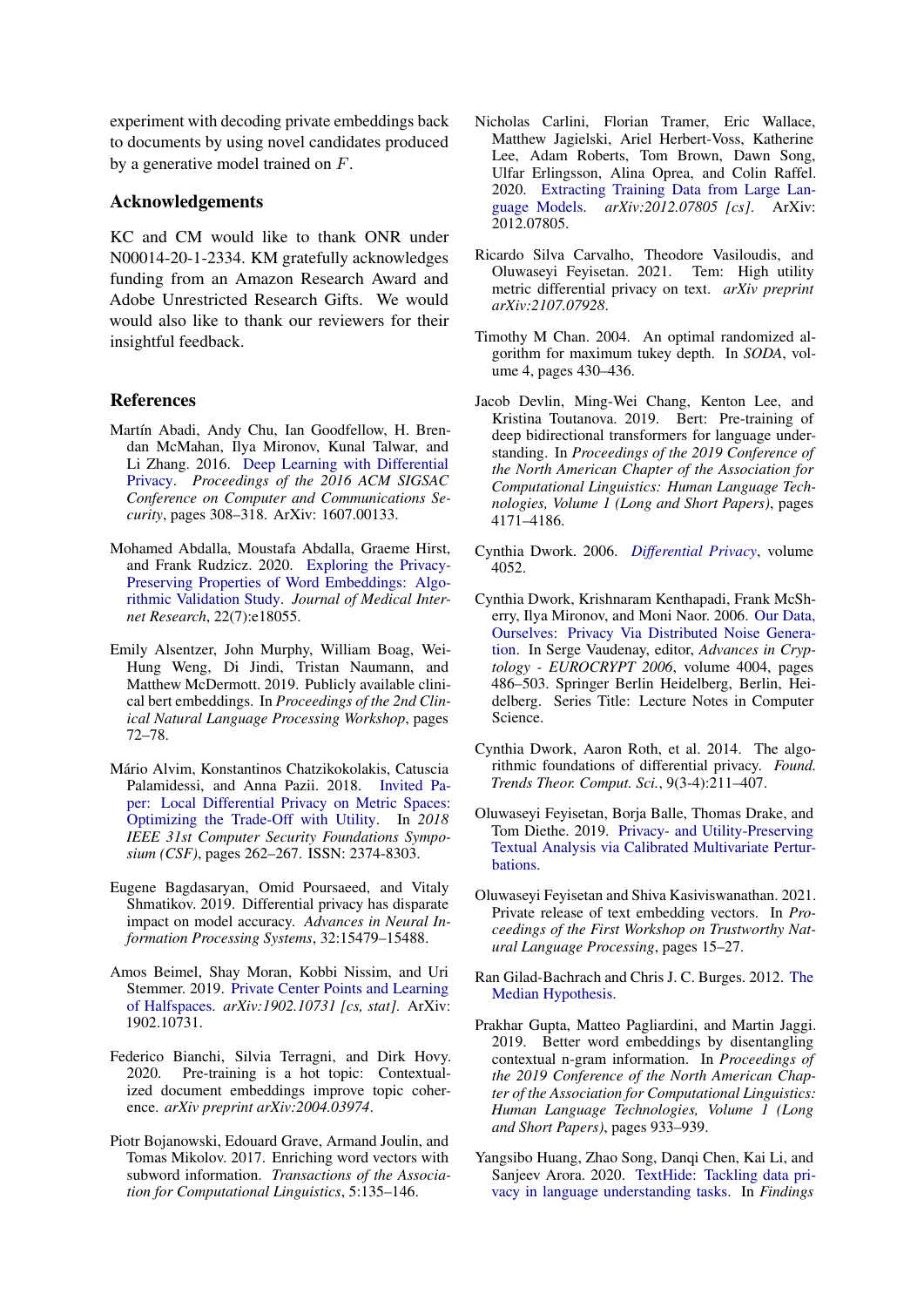*of the Association for Computational Linguistics: EMNLP 2020*, pages 1368–1382, Online. Association for Computational Linguistics.

- <span id="page-9-4"></span>Ganesh Jawahar, Benoît Sagot, and Djamé Seddah. 2019. What does bert learn about the structure of language? In *ACL 2019-57th Annual Meeting of the Association for Computational Linguistics*.
- <span id="page-9-7"></span>Peter Kairouz, H Brendan McMahan, Brendan Avent, Aurélien Bellet, Mehdi Bennis, Arjun Nitin Bhagoji, Kallista Bonawitz, Zachary Charles, Graham Cormode, Rachel Cummings, et al. 2019. Advances and open problems in federated learning. *arXiv preprint arXiv:1912.04977*.
- <span id="page-9-14"></span>Gautam Kamath, Jerry Li, Vikrant Singhal, and Jonathan Ullman. 2019. [Privately Learning High-](http://proceedings.mlr.press/v99/kamath19a.html)[Dimensional Distributions.](http://proceedings.mlr.press/v99/kamath19a.html) In *Conference on Learning Theory*, pages 1853–1902. PMLR. ISSN: 2640- 3498.
- <span id="page-9-11"></span>Gavin Kerrigan, Dylan Slack, and Jens Tuyls. 2020. [Differentially Private Language Models Benefit](http://arxiv.org/abs/2009.05886) [from Public Pre-training.](http://arxiv.org/abs/2009.05886) *arXiv:2009.05886 [cs]*. ArXiv: 2009.05886.
- <span id="page-9-19"></span>Ken Lang. 1995. [Home Page for 20 Newsgroups Data](http://qwone.com/~jason/20Newsgroups/) [Set.](http://qwone.com/~jason/20Newsgroups/)
- <span id="page-9-16"></span>Bohan Li, Hao Zhou, Junxian He, Mingxuan Wang, Yiming Yang, and Lei Li. 2020. On the sentence embeddings from bert for semantic textual similarity. In *Proceedings of the 2020 Conference on Empirical Methods in Natural Language Processing (EMNLP)*, pages 9119–9130.
- <span id="page-9-13"></span>Tao Li and Chris Clifton. 2021. [Differentially](http://arxiv.org/abs/2103.05472) [Private Imaging via Latent Space Manipulation.](http://arxiv.org/abs/2103.05472) *arXiv:2103.05472 [cs]*. ArXiv: 2103.05472.
- <span id="page-9-2"></span>Xiaodong Liu, Pengcheng He, Weizhu Chen, and Jianfeng Gao. 2019a. Multi-task deep neural networks for natural language understanding. In *Proceedings of the 57th Annual Meeting of the Association for Computational Linguistics*, pages 4487–4496.
- <span id="page-9-0"></span>Yinhan Liu, Myle Ott, Naman Goyal, Jingfei Du, Mandar Joshi, Danqi Chen, Omer Levy, Mike Lewis, Luke Zettlemoyer, and Veselin Stoyanov. 2019b. Roberta: A robustly optimized bert pretraining approach. *arXiv preprint arXiv:1907.11692*.
- <span id="page-9-20"></span>Andrew L. Maas, Raymond E. Daly, Peter T. Pham, Dan Huang, Andrew Y. Ng, and Christopher Potts. 2011. [Learning word vectors for sentiment analy](http://www.aclweb.org/anthology/P11-1015)[sis.](http://www.aclweb.org/anthology/P11-1015) In *Proceedings of the 49th Annual Meeting of the Association for Computational Linguistics: Human Language Technologies*, pages 142–150, Portland, Oregon, USA. Association for Computational Linguistics.
- <span id="page-9-10"></span>Frank McSherry and Kunal Talwar. 2007. [Mechanism](https://www.microsoft.com/en-us/research/publication/mechanism-design-via-differential-privacy/) [Design via Differential Privacy.](https://www.microsoft.com/en-us/research/publication/mechanism-design-via-differential-privacy/)
- <span id="page-9-3"></span>Khalil Mrini, Emilia Farcas, and Ndapa Nakashole. 2021. [Recursive tree-structured self-attention for](https://doi.org/10.18653/v1/2021.acl-long.358) [answer sentence selection.](https://doi.org/10.18653/v1/2021.acl-long.358) In *Proceedings of the 59th Annual Meeting of the Association for Computational Linguistics and the 11th International Joint Conference on Natural Language Processing (Volume 1: Long Papers)*, pages 4651–4661, Online. Association for Computational Linguistics.
- <span id="page-9-5"></span>Xudong Pan, Mi Zhang, Shouling Ji, and Min Yang. 2020. Privacy risks of general-purpose language models. In *2020 IEEE Symposium on Security and Privacy (SP)*, pages 1314–1331. IEEE.
- <span id="page-9-8"></span>Chen Qu, Weize Kong, Liu Yang, Mingyang Zhang, Michael Bendersky, and Marc Najork. 2021. [Privacy-Adaptive BERT for Natural Language Un](http://arxiv.org/abs/2104.07504)[derstanding.](http://arxiv.org/abs/2104.07504) *arXiv:2104.07504 [cs]*. ArXiv: 2104.07504.
- <span id="page-9-21"></span>Nils Reimers and Iryna Gurevych. 2019. [Sentence-](http://arxiv.org/abs/1908.10084)[BERT: Sentence Embeddings using Siamese BERT-](http://arxiv.org/abs/1908.10084)[Networks.](http://arxiv.org/abs/1908.10084) *arXiv:1908.10084 [cs]*. ArXiv: 1908.10084.
- <span id="page-9-12"></span>Congzheng Song and Ananth Raghunathan. 2020. [Information Leakage in Embedding Models.](http://arxiv.org/abs/2004.00053) *arXiv:2004.00053 [cs, stat]*. ArXiv: 2004.00053.
- <span id="page-9-1"></span>Emma Strubell, Patrick Verga, Daniel Andor, David Weiss, and Andrew McCallum. 2018. Linguistically-informed self-attention for semantic role labeling. In *Proceedings of the 2018 Conference on Empirical Methods in Natural Language Processing*, pages 5027–5038.
- <span id="page-9-15"></span>Tan Thongtan and Tanasanee Phienthrakul. 2019. Sentiment classification using document embeddings trained with cosine similarity. In *Proceedings of the 57th Annual Meeting of the Association for Computational Linguistics: Student Research Workshop*, pages 407–414.
- <span id="page-9-17"></span>John W Tukey. 1975. Mathematics and the picturing of data. In *Proceedings of the International Congress of Mathematicians, Vancouver, 1975*, volume 2, pages 523–531.
- <span id="page-9-18"></span>Mengting Wan and Julian J. McAuley. 2018. [Item](https://doi.org/10.1145/3240323.3240369) [recommendation on monotonic behavior chains.](https://doi.org/10.1145/3240323.3240369) In *Proceedings of the 12th ACM Conference on Recommender Systems, RecSys 2018, Vancouver, BC, Canada, October 2-7, 2018*, pages 86–94. ACM.
- <span id="page-9-6"></span>Shangyu Xie and Yuan Hong. 2021. Reconstruction attack on instance encoding for language understanding. In *Proceedings of the 2021 Conference on Empirical Methods in Natural Language Processing*, pages 2038–2044.
- <span id="page-9-9"></span>Nan Xu, Oluwaseyi Feyisetan, Abhinav Aggarwal, Zekun Xu, and Nathanael Teissier. 2021. [Density-](https://doi.org/10.32473/flairs.v34i1.128463)[Aware Differentially Private Textual Perturbations](https://doi.org/10.32473/flairs.v34i1.128463) [Using Truncated Gumbel Noise.](https://doi.org/10.32473/flairs.v34i1.128463) *The International FLAIRS Conference Proceedings*, 34(1).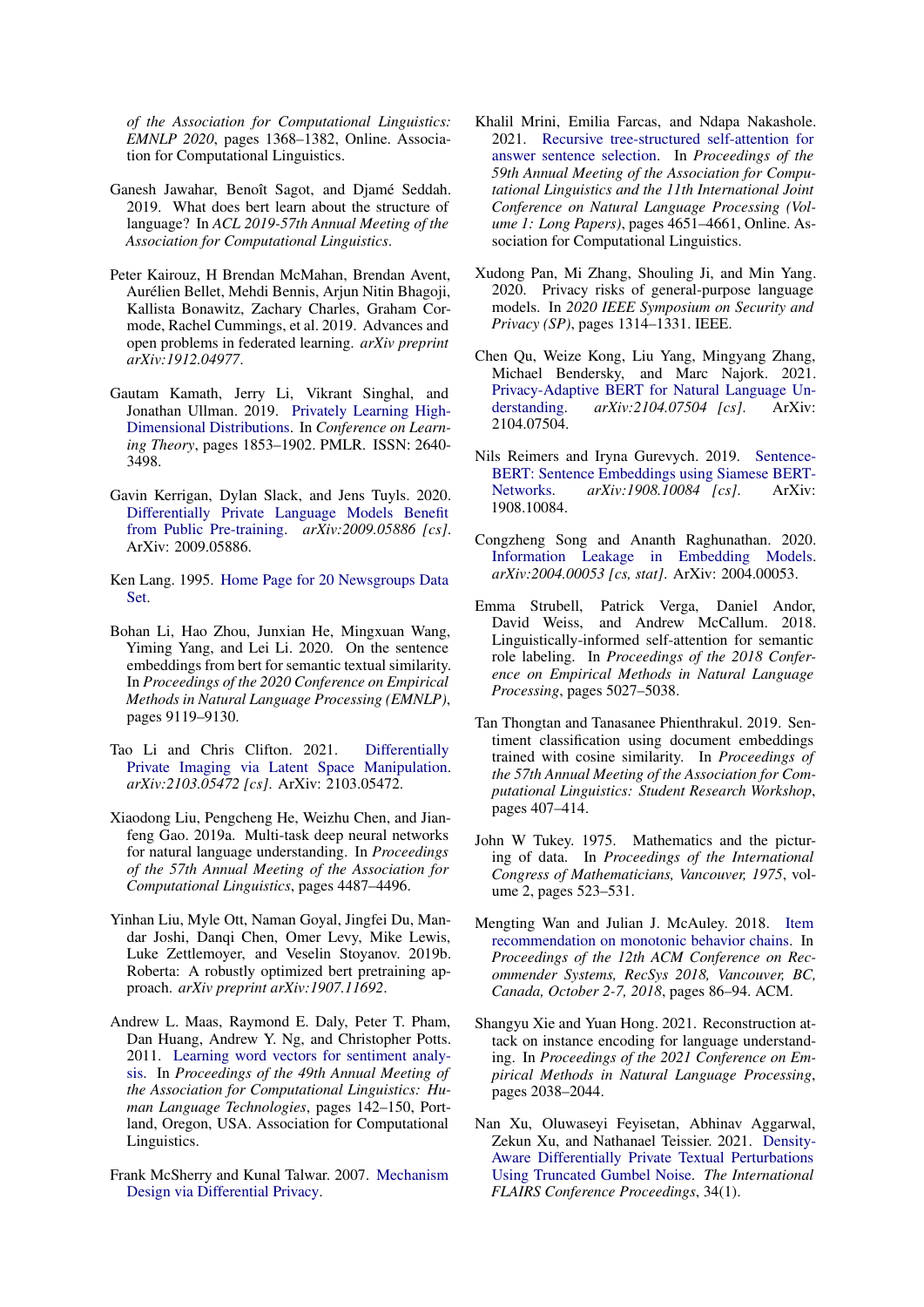- <span id="page-10-2"></span>Zichao Yang, Diyi Yang, Chris Dyer, Xiaodong He, Alex Smola, and Eduard Hovy. 2016. Hierarchical attention networks for document classification. In *Proceedings of the 2016 conference of the North American chapter of the association for computational linguistics: human language technologies*, pages 1480–1489.
- <span id="page-10-0"></span>David Yenicelik, Florian Schmidt, and Yannic Kilcher. 2020. How does bert capture semantics? a closer look at polysemous words. In *Proceedings of the Third BlackboxNLP Workshop on Analyzing and Interpreting Neural Networks for NLP*, pages 156– 162.
- <span id="page-10-1"></span>Xiang Yue, Minxin Du, Tianhao Wang, Yaliang Li, Huan Sun, and Sherman S. M. Chow. 2021. [Dif](http://arxiv.org/abs/2106.01221)[ferential Privacy for Text Analytics via Natural](http://arxiv.org/abs/2106.01221) [Text Sanitization.](http://arxiv.org/abs/2106.01221) *arXiv:2106.01221 [cs]*. ArXiv: 2106.01221.
- <span id="page-10-3"></span>Shuheng Zhou, Katrina Ligett, and Larry Wasserman. 2009. [Differential privacy with compression.](https://doi.org/10.1109/ISIT.2009.5205863) In *2009 IEEE International Symposium on Information Theory*, pages 2718–2722. ISSN: 2157-8117.
- <span id="page-10-4"></span>Banghua Zhu, Jiantao Jiao, and Jacob Steinhardt. 2020. [When does the Tukey Median work?](https://doi.org/10.1109/ISIT44484.2020.9173995) In *2020 IEEE International Symposium on Information Theory (ISIT)*, pages 1201–1206, Los Angeles, CA, USA. IEEE.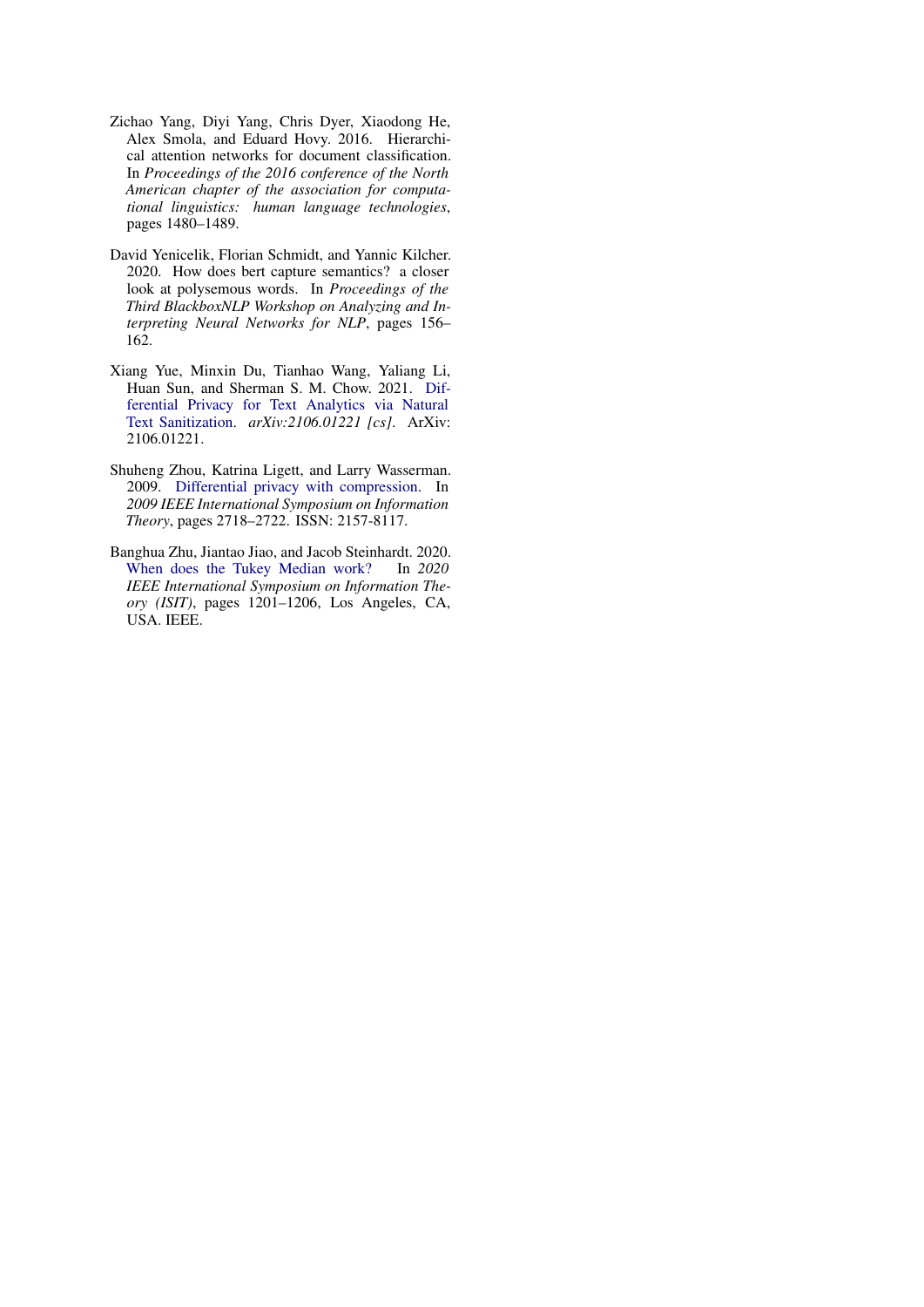## A Appendix

## A.1 Privacy Mechanism

We now describe in detail our instance of the exponential mechanism  $\mathcal{M}_{\text{TD}}$ . Recall from Definition [2.2](#page-2-0) that the exponential mechanism samples candidate  $f_i \in F$  with probability

$$
Pr[\mathcal{M}(x) = f_i] \propto \exp\left(\frac{\epsilon u(x, f_i)}{2\Delta u}\right).
$$

Thus,  $\mathcal{M}_{\text{TD}}$  is fully defined by its utility function, which, as listed in Equation [\(3\)](#page-4-1), is approximate Tukey Depth,

$$
u(x, f_i) = \widehat{\text{TD}}_{S_x}(f_i) \quad .
$$

We now describe our approximation algorithm of Tukey Depth  $TD_{S_x}(f_i)$ , which is an adaptation of the general median hypothesis algorithm proposed by [Gilad-Bachrach and Burges](#page-8-19) [\(2012\)](#page-8-19).

Note that we can precompute the projections on line 10. The runtime is  $O(mkp)$ : for each of m candidates and on each of  $p$  projections, we need to compute the scalar difference with  $k$  sentence embeddings. Sampling from the multinomial distribution defined by  $P_F$  then takes  $O(m)$  time.

Additionally note from lines 13 and 15 that utility has a maximum of 0 and a minimum of  $-\frac{k}{2}$  $\frac{k}{2}$ , which is a semantic change from the main paper where maximum utility is  $\frac{k}{2}$  and minimum is 0.

#### A.2 Proof of Privacy

**Theorem [4.1](#page-5-1)**  $M_{TD}$  *satisfies*  $\epsilon$ -Sentence Privacy

*Proof.* It is sufficient to show that the sensitivity,

<span id="page-11-0"></span>
$$
\Delta u = \max_{x,x',f_i} |u(x,f_i) - u(x',f_i)| \le 1.
$$

Let us expand the above expression using the terms in Algorithm [1.](#page-11-0)

$$
\Delta u = \max_{x, x', f_i} |\max_{j \in [p]} u_j(x, f_i) - \max_{j' \in [p]} u_{j'}(x', f_i)|
$$
  
\n
$$
= \max_{x, x', f_i} |\min_{j \in [p]} |h_j(x, f_i) - \frac{k}{2}|
$$
  
\n
$$
- \min_{j' \in [p]} |h_{j'}(x', f_i) - \frac{k}{2}|
$$
  
\n
$$
\leq \max_{f_i} |\min_{j \in [p]} |h_j(x, f_i) - \frac{k}{2}|
$$
  
\n
$$
- (\min_{j' \in [p]} |h_{j'}(x, f_i) - \frac{k}{2}| - 1)|
$$
  
\n
$$
\leq 1
$$

Algorithm 1:  $M_{\text{TD}}$  compute probabilities **Input** :  $\overline{m}$  candidates  $\overline{F}$ , sentence embs.  $S_x = (s_1, \ldots, s_k)$ , number of projections p Output :probability of sampling each candidate  $P_F = [P_{f_1}, \ldots, P_{f_m}]$ 1  $v_1, \ldots, v_p \leftarrow$  random vecs. on unit sphere 2 // Project all embeddings 3 for  $i \in [k]$  do 4 for  $j \in [p]$  do  $\begin{array}{c|c} 5 & s_i^j & \xrightarrow{s} \\ & s_i^j & \xrightarrow{s} \\ & & \end{array}$  $\frac{\intercal}{i}v_j$ <sup>6</sup> end for <sup>7</sup> end for 8 for  $i \in [m]$  do 9 for  $j \in [p]$  do 10  $\left| \begin{array}{c} \end{array} \right|$   $f_i^j \leftarrow f_i^{\mathsf{T}}$  $_i^{\intercal}v_j$ 11  $\vert$  /\* Compute depth of  $f_i$  on projection  $v_j$ 12  $h_j(x, f_i) \leftarrow \# \{s_l^j\}$  $j \,:\, s_l^j \geq f_i^j$  $i^j, l \in$  $[k]$ 13  $\Big| \t u_j(x, f_i) \leftarrow - |h_j(x, f_i) - \frac{k}{2}$  $rac{k}{2}$  $14$  end for 15  $u(x, f_i) \leftarrow \max_{j \in [p]} u_j(x, f_i)$  $\hat{P}_{f_i} \leftarrow \exp(\epsilon u(x, f_i)/2)$ <sup>16</sup> end for 17  $\Psi \leftarrow \sum_{i=1}^m \hat{P}_{f_i}$ 18 for  $i \in [m]$  do 19  $P_{f_i} \leftarrow \frac{1}{\Psi} \hat{P}_{f_i}$ <sup>20</sup> end for 21 return  $P_F$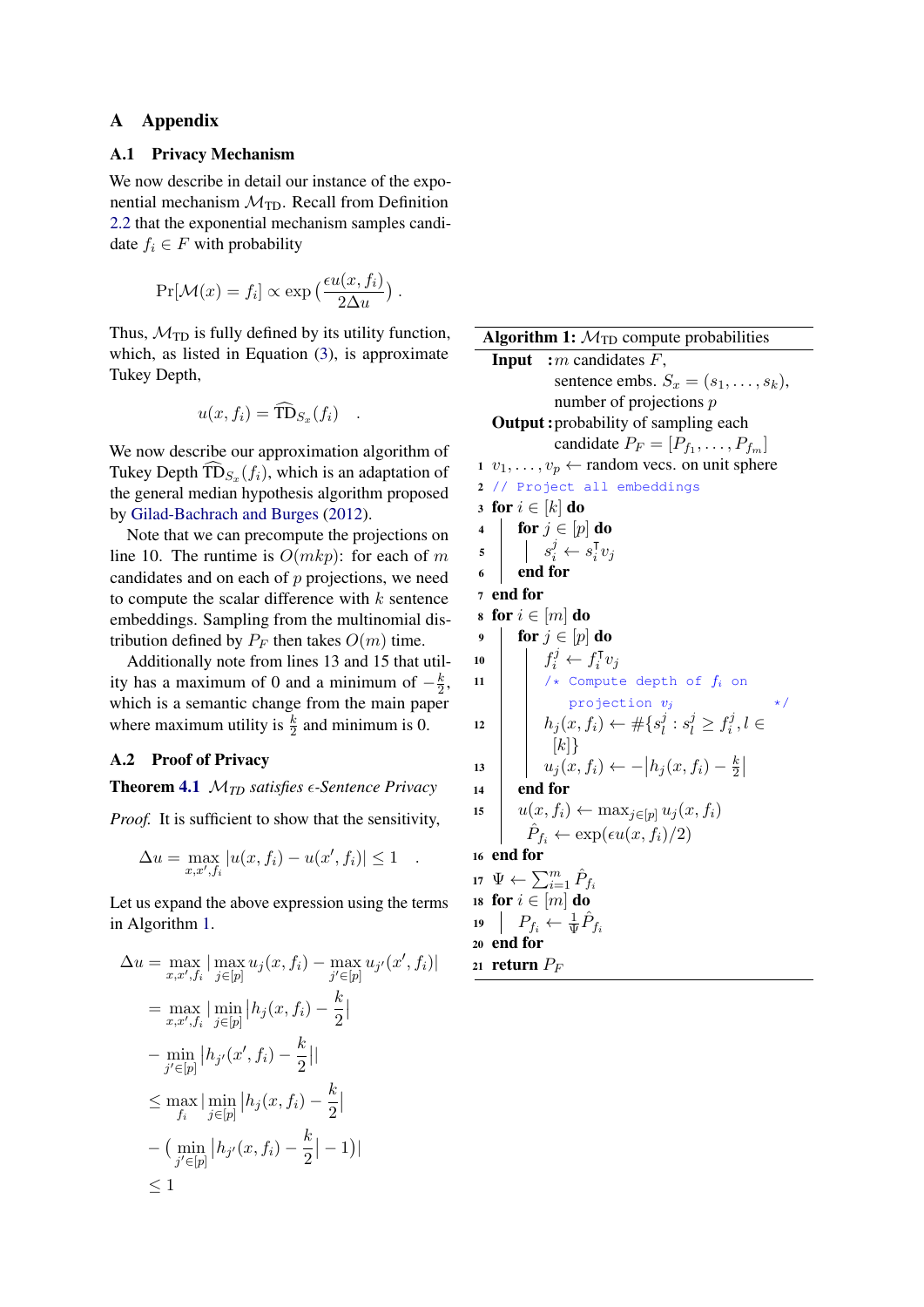The last step follows from the fact that  $|h_j (x, f_i)$  –  $|h_j(x', f_i)| \leq 1$  for all  $j \in [p]$ . In other words, by modifying a single sentence embedding, we can only change the number of embeddings greater than  $f_i^j$  $i<sup>j</sup>$  on projection j by 1. So, the distance of  $h_j(x, f_i)$  from  $\frac{k}{2}$  can only change by 1 on each projection. In the 'worst case', the distance  $h_j(x, f_i) - \frac{k}{2}$  $\frac{k}{2}$  reduces by 1 on every projection  $v_j$ . Even then, the minimum distance from  $\frac{k}{2}$  across projections (the worst case depth) can only change by 1, giving us a sensitivity of 1. П

### A.3 Experimental Details

Here, we provide an extended, detailed version of section [5.](#page-6-1)

For the general encoder,  $G : \mathcal{S} \to \mathbb{R}^{768}$ , we use SBERT [\(Reimers and Gurevych,](#page-9-21) [2019\)](#page-9-21), a version of BERT fine-tuned for sentence encoding. Sentence embeddings are generated by mean-pooling output tokens. In all tasks, we freeze the weights of SBERT. The cluster-preserving recoder,  $H$ , as well as every classifier is implemented as an instance of a 4-layer MLP taking 768-dimension inputs and only differing on output dimension. We denote an instance of this MLP with output dimension  $o$  as  $MLP<sup>o</sup>$ . We run 5 trials of each experiment with randomness taken over the privacy mechanisms, and plot the mean along with  $a \pm 1$  standard deviation envelope.

Non-private: For our non-private baseline, we demonstrate the usefulness of sentence-mean document embeddings. First, we generate the document embeddings  $\overline{g}(x_i)$  for each training, validation, and test set document using SBERT, G. We then train a classifier  $C_{\text{nonpriv}} = \textbf{MLP}^r$  to predict each document's topic or sentiment, where  $r$  is the number of classes. The number of training epochs is determined with the validation set.

DeepCandidate: We first collect the candidate set F by sampling 5k document embeddings from the subset of the training set containing at least 8 sentences. We run k-means with  $n_c = 50$  cluster centers, and label each training set document embedding  $t_i \in T_G$  with its cluster. The sentence recoder,  $H = \text{MLP}^{768}$  is trained on the training set along with the linear model  $L$  with the Adam optimizer and cross-entropy loss. For a given document x, its sentence embeddings  $S_x$  are passed through  $H$ , averaged together, and then passed to  $L$  to predict  $x$ 's cluster.  $L$ 's loss is then back-propagated

through H. A classifier  $C_{dc} = \text{MLP}^r$  is trained in parallel using a separate instance of the Adam optimizer to predict class from the recoded embeddings, where  $r$  is the number of classes (topics or sentiments). The number of training epochs is determined using the validation set. At test time, (generating private embeddings using  $\mathcal{M}_{\text{TD}}$ ), the optimal number of projections  $p$  is empirically chosen for each  $\epsilon$  using the validation set.

Truncation: The truncation baseline [\(Li and](#page-9-13) [Clifton,](#page-9-13) [2021\)](#page-9-13) requires first constraining the embedding instance space. We do so by computing the 75% median interval on each of the 768 dimensions of training document embeddings  $T_G$ . Sentence embeddings are truncated at each dimension to lie in this box. In order to account for this distribution shift, a new classifier  $C_{\text{trunc}} = \text{MLP}^r$ is trained on truncated mean embeddings to predict class. The number of epochs is determined with the validation set. At test time, a document's sentence embeddings  $S_x$  are truncated and averaged. We then add Laplace noise to each dimension with scale factor  $\frac{768w}{k\epsilon}$ , where w is the width of the box on that dimension (*sensitivity* in DP terms). Note that the standard deviation of noise added is inversely proportional to the number of sentences in the document, due to the averaging operation reducing sensitivity.

**Word Metric-DP:** Our next baseline satisfies  $\epsilon$ word-level metric DP and is adopted from [\(Feyise](#page-8-6)[tan et al.,](#page-8-6) [2019\)](#page-8-6). The corresponding mechanism MDP :  $\mathcal{X} \rightarrow \mathcal{X}$  takes as input a document x and returns a private version,  $x'$ , by randomizing each word individually. For comparison, we generate document embeddings by first randomizing the document  $x' = MDP(x)$  as prescribed by [\(Feyisetan](#page-8-6) [et al.,](#page-8-6) [2019\)](#page-8-6), and then computing its document embedding  $\overline{g}(x')$  using SBERT. At test time, we classify the word-private document embedding using  $C_{\text{nonpriv}}$ .

Random Guess: To set a bottom-line, we show the theoretical performance of a random guesser. The guesser chooses class i with probability  $q_i$ equal to the fraction of  $i$  labels in the training set. The performance is then given by  $\sum_{i=1}^{r} q_i^2$ .

#### A.4 Reproducability Details

We plan to publish a repo of code used to generate the exact figures in this paper (random seeds have been set) with the final version. Since we do